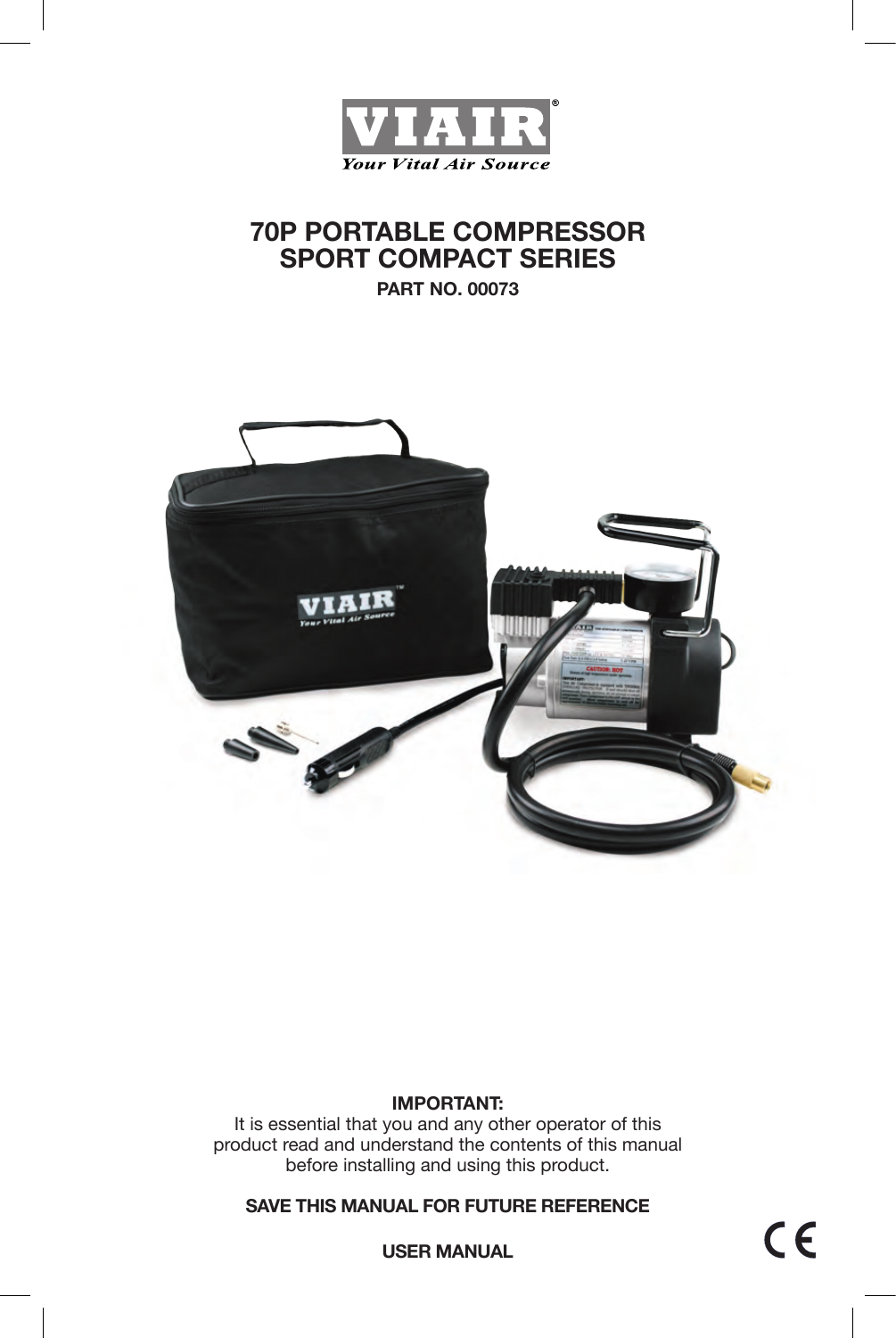### **70P PORTABLE COMPRESSOR**

Please read this instruction manual carefully prior to operating this product. Pay particular attention to the **CAUTION** and **WARNING** statements in this manual. Failure to comply with these instructions could result in personal injury or property damage. Retain these instructions for future reference.

## **DESCRIPTION:**

**This portable oil-less air compressor is designed to operate on 12 volts DC and must be used with a power port that supports 15 amps.** The unit comes equipped with a pressure gauge and a 3 pc. set of inflation tips. It can be used for inflating tires, sports balls, or topping off pressure for single person tube rafts and air mats, and hundreds of other uses.

#### **70P AMP DRAW WARNING:**

Most automotive cigarette lighter/power ports handle up to 15 amps. Some vehicles' power ports may have lower amp ratings. Before purchasing and using this unit, inspect the amp draw limitations of your vehicle's power port. The 70P Portable Air Compressor requires a power port rated for 15 amps. Never replace fuses of higher amp rating beyond the original rating of the circuit. Consult your vehicle's manual for further details.

## **IMPORTANT SAFETY INSTRUCTIONS:**

**CAUTION:** The compressor has been designed to provide long-term, trouble-free operation. To reduce risk of electrical shock or electrocution and to prevent damage to your compressor, follow these simple quidelines:

- 1. Do not disassemble. Do not attempt to repair or modify this unit. Refer to qualified service agencies for all service and repairs.
- 2. Never allow children to operate this compressor. Close supervision is necessary when this compressor is being used near children.
- 3. This compressor will become very hot during and immediately after use. Do not touch any part of this compressor with bare hands, other than the ON/OFF switch and carry handle, during or immediately after use.
- 4. Provide sufficient cooling time before storing the unit.
- 5. Never operate the compressor near fire, flammable gas or liquid.
- 6. There are no user-serviceable parts in this unit, no lubrication is required.
- 7. Do not pump anything other than atmospheric air.
- 8. Never use this product while sleepy or drowsy.
- 9. Be sure the unit's power switch is in the OFF position when not in use.
- 10. Use only in well ventilated areas.
- 11. This air compressor is equipped with an Automatic Reset Thermal Protector, and can automatically restart after the thermal protector resets.
- 12. Always cut off power source when thermal protector becomes activated. After allowing the compressor to cool off for about 30 minutes, you can safely resume usage of the air compressor by turning on the air compressor.
- 13. The unit should be used only in dry environment. Protect the unit from rain, snow or other sources of moisture.
- 14. Never carry the air compressor by the hose or power cord.
- 15. Never point air nozzle towards another person or any part of the body.
- 16. Inflate items only to their manufacturer's recommendations pressures. Do not leave air compressor running unattended. It could burst tires or other items.

### **USER MANUAL**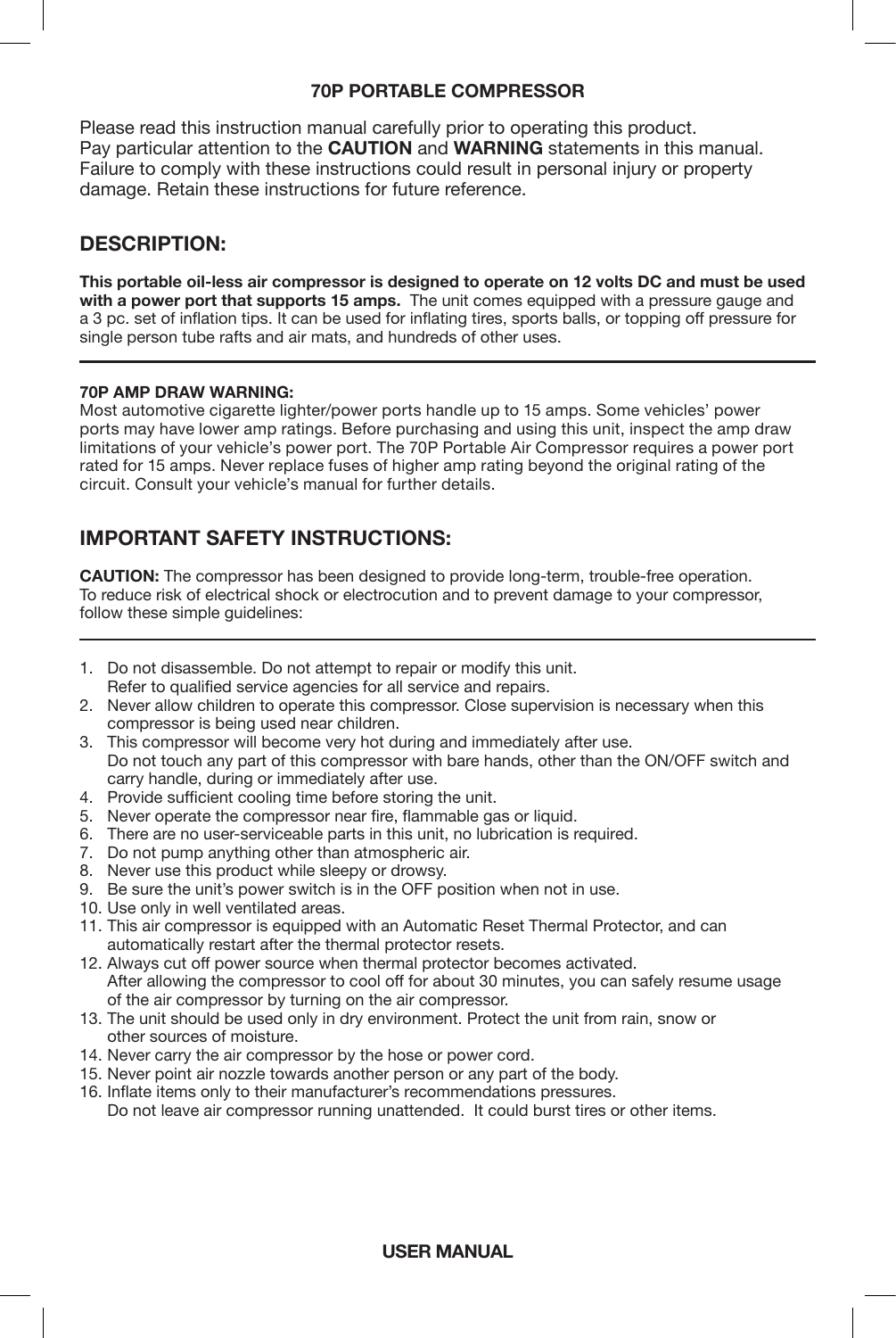### **70P PORTABLE COMPRESSOR**

### **FEATURES:**

- 1. Gearless Direct-Drive Motor.
- 2. Low noise operation (65dB).
- 3. Equipped with automatic reset thermal overload protector.
- 4. Piston type compressor.
- 5. Includes a full set of nozzle adapters.
- 6. Oil-less design, maintenance free.
- 7. Compact size for easy carrying and storage.
- 8. High strength stainless steel valves.
- 9. Anodized aluminum alloy cylinder.
- 10. Durable high performance Piston Ring

## **OPERATING INSTRUCTIONS:**

### *INFLATING TRUCK & UTILITY VEHICLE, CARS & MOTORCYCLE TIRES:*

**IMPORTANT:** Engine must be running while using this compressor.

- 1. The compressor is designed to operate on 12 volts DC. To obtain power, plug the power cord into a 12 volt cigarette lighter socket or other 12-volt power source.
- 2. Start vehicle's engine to provide charging voltage.
- 3. Attach the end of the air hose to the tire valve stem.
- 4. Turn the compressor power switch to ON and begin to inflate tire.
- 5. When the pressure gauge indicates the desired pressure, switch the unit OFF and remove the air hose from the tire valve stem.

#### *FOR ALL OTHER INFLATABLE OBJECTS, INCLUDING BICYCLE TIRES, SINGLE PERSON TUBE RAFTS, TOYS, AIR MATS AND SPORTS BALLS:*

**CAUTION:** To avoid over inflation, never exceed recommended pressure on articles to be inflated. Bursting articles can cause serious injury.

- 1. A selection of inflation tips is provided to fit most inflatable objects.
- Simply screw the appropriate nozzle into the tip of the air hose.
- 2. Attach the appropriate nozzle to article to be inflated, start vehicle's engine to provide charging voltage, and turn the power switch to the ON position.
- 3. When article is inflated to desired firmness, turn the compressor off. Do not over inflate.

### **MAINTENANCE INSTRUCTIONS:**

Turn **OFF** and unplug Air Compressor. Your air compressor is equipped with permanently lubricated, maintenance-free motor. Never try to lubricate the compressor. Use only mild soap and a cloth dampened with hot water to clean plastic parts. Avoid any type of detergents or solvents, which might contain chemicals that could damage plastic portions or painted surfaces of the compressor. All other services should be performed by a qualified person.

**USER MANUAL**